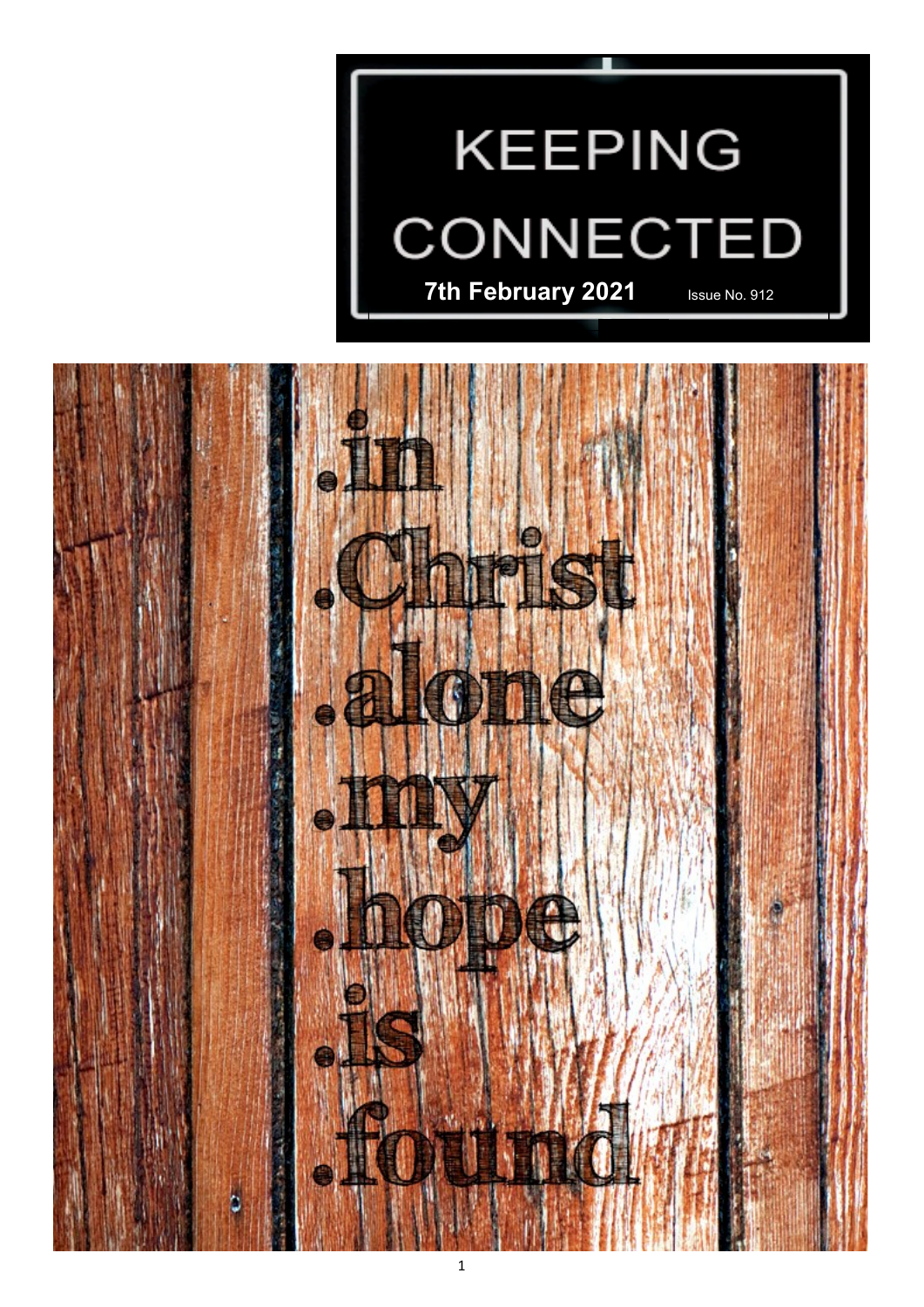### **WEBSITE LINK <https://www.emmanuelplymouth.co.uk/>**

# **SUPPORT THE MISSION OF THE MONTH**

**Mission of the Month - [SASRA](https://www.sasra.org.uk/)**

**How about a delicious homemade cake or preserve? Would you like one in exchange for a donation to SASRA?**

- **Dominie Burns is offering marmalade, jam or chutney**
- **Aileen Nuttall is offering her sumptuous fruit cake, various sizes as requested.**
- **Ginnie Serpell is offering her famous Teabread**
- **Linda Wheeler is offering her carrot cake, a whole tray 24 pieces, half or quarter tray**
- **Rosemary and Chris Tremaine are offering Weetabix Loaf Cake, healthy and delicious**

**Please ring the donor to order and arrange collection or delivery.**

**If you would like to join the list and be 'a cake donor', please contact Linda We plan to do this on an ongoing basis, so watch this space!**

**You can always exchange your cake for someone else's and both give to SASRA!**

**Along with supporting the Mission of the Month this will help us to keep in touch.**

**Any queries: Contact Linda Wheeler 01752 227003**

![](_page_1_Picture_14.jpeg)

**ZOOM ID** 

141 678 796

# **FUNNY ONE LINERS from Allan**

I went to the doctors about my lack of hearing, he gave me some drops, he told me to put two in my beer every day, I have been doing it for a fortnight now and it's not made a bit of difference.

What's worse than raining cats and dogs?............Hailing Taxis!

*"Surely God is my help; the Lord is the one who sustains me*." **Psalm 54:4**

Never forget the journey you are on and your eternal destiny in Christ!

**WEEKLY PRAYER ROOM [7.30pm Wednesdays / ZOOM ID: 141 678 796 / Usual password](https://us04web.zoom.us/j/141678796?pwd=VERURTVtcWQzbkZvdXFRMnJpKzg3dz09)**

![](_page_1_Picture_21.jpeg)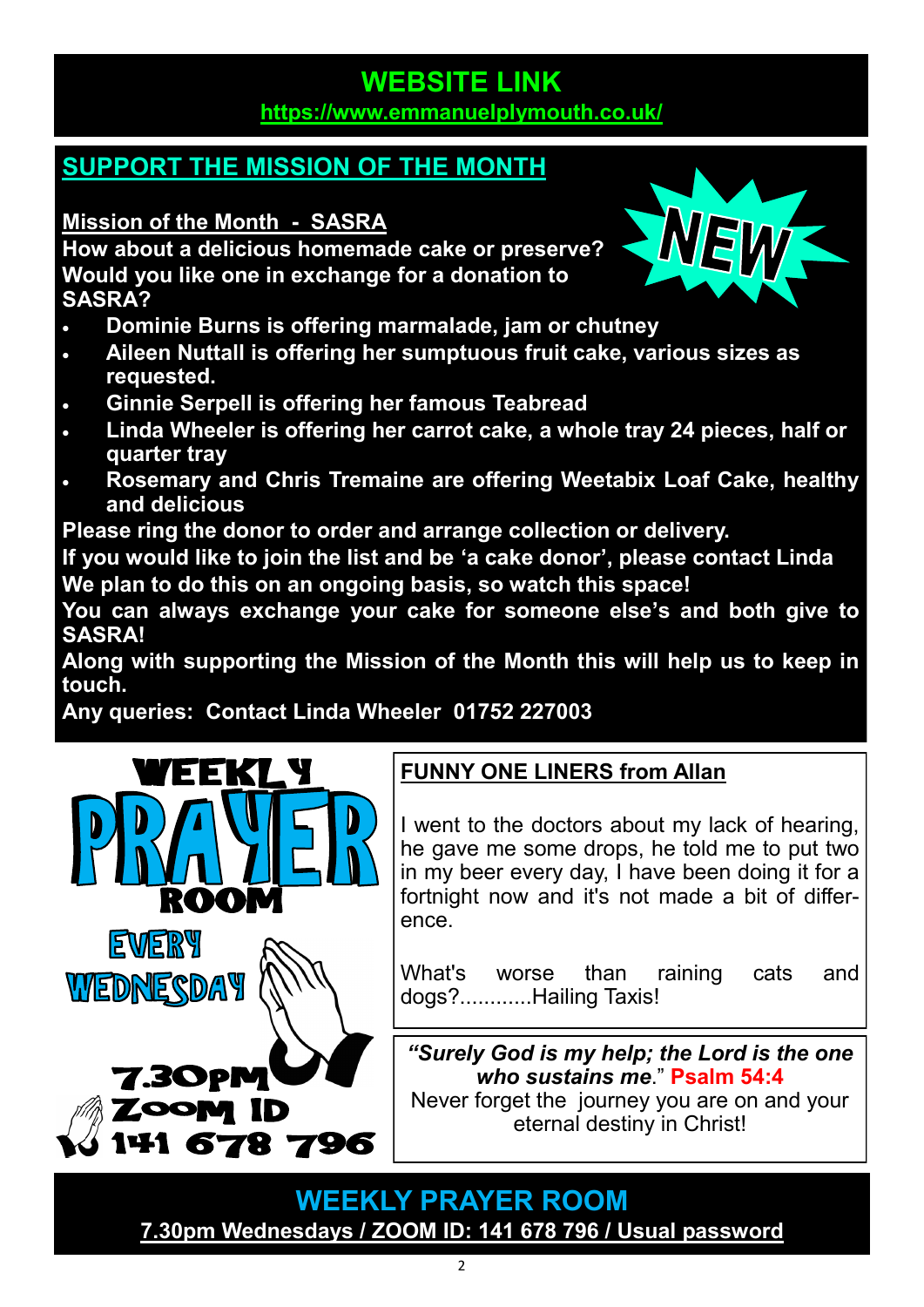# **MAGAZINE LINK**

**<https://www.emmanuelplymouth.co.uk/Publisher/File.aspx?ID=272404>**

## **SERVICES**

#### **ON SUNDAYS:**

- **10.00am 10@10 - something for the children - live on [FaceBook](http://facebook.com/emmanuelwithstpauls)**
- **10.30am Our main gathering together – on [Facebook GoLive](https://www.facebook.com/emmanuelwithstpauls/)' or [YouTube](https://www.youtube.com/channel/UCqTPdwPeUXD1TIFuG76xLfg)**
- **9.00pm A short service of [Compline](https://www.emmanuelplymouth.co.uk/Publisher/File.aspx?ID=259665) on [Facebook](https://www.facebook.com/emmanuelwithstpauls/) 'Go Live' (available after as recording too)**

#### **ALL OTHER DAYS:**

**9.00am Monday – Saturday**, **Morning prayers at [Facebook](https://www.facebook.com/emmanuelwithstpauls/) 'Go Live' 10.30am Wednesday 10.30 Short agape service on Zoom 9.00pm Every day, [Compline](https://www.emmanuelplymouth.co.uk/Publisher/File.aspx?ID=259665) will be on the [Emmanuel and St](https://www.facebook.com/emmanuelwithstpauls/)  Paul'[s Facebook page](https://www.facebook.com/emmanuelwithstpauls/) 'Go Live' and available afterwards as a recording.**

### **PARISH MAGAZINE**

The Jan/Feb parish magazine is online now. Follow the link above or **[click here](https://www.emmanuelplymouth.co.uk/Publisher/File.aspx?ID=272404)**.

### **TONYS' REFLECTIONS**

Tony's latest weekly reflection can be found online - or enclosed.

In **[reflection 39](https://emmanuelplymouth.co.uk/Articles/601618/Tonys_Reflection_39.aspx)**, Tony reveals the most ingenious and creative Christian book he has ever read. Will it be your favourite? There's only one way to find out…

Reflection 40 goes online at the weekend.

![](_page_2_Picture_17.jpeg)

### **YOU TUBE SUNDAY SERVICE STREAMING LINK <https://www.youtube.com/channel/UCqTPdwPeUXD1TIFuG76xLfg>**